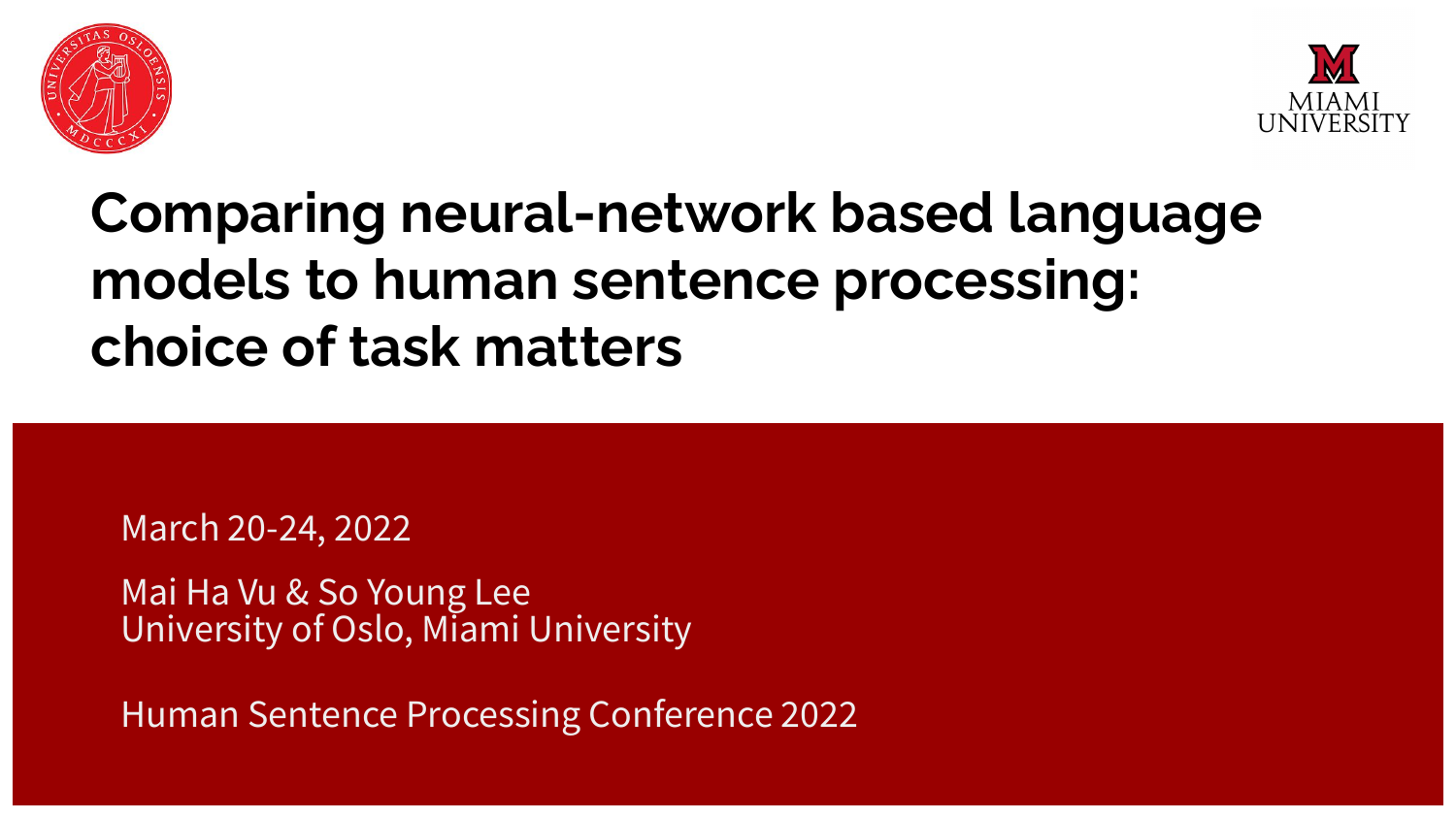### **Introduction**

- **BERT**: A deep transformer-based language model with state-of-the art performance on natural language tasks → *How does it match human performance for sentences where humans usually make mistakes due to processing?*
- **NPI illusion effect**: Reduced P600 in ERP measure for *ever* in illusion and licensed conditions compared to unlicensed condition (Xiang et al., 2009)
	- (1)  $*$ The horses [that no gamblers have bet on] have ever won.  $\rightarrow$  Illusion (false positive)
	- (2) No horses [that the gamblers have bet on] have ever won.  $\rightarrow$  Licensed (true positive)
	- (3)  $*$ The horses [that the gamblers have bet on] have ever won.  $\rightarrow$  Unlicensed (true negative)
- Shin & Song (2020): BERT shows no NPI illusion effect, but the surprisal scores were calculated for the licensor, not the NPI  $\rightarrow$  differs from Xiang et al. (2009)
- **Research question**: Does BERT show *NPI illusion effects* if the test task is more similar to the experimental task we are replicating (Xiang et al., 2009)?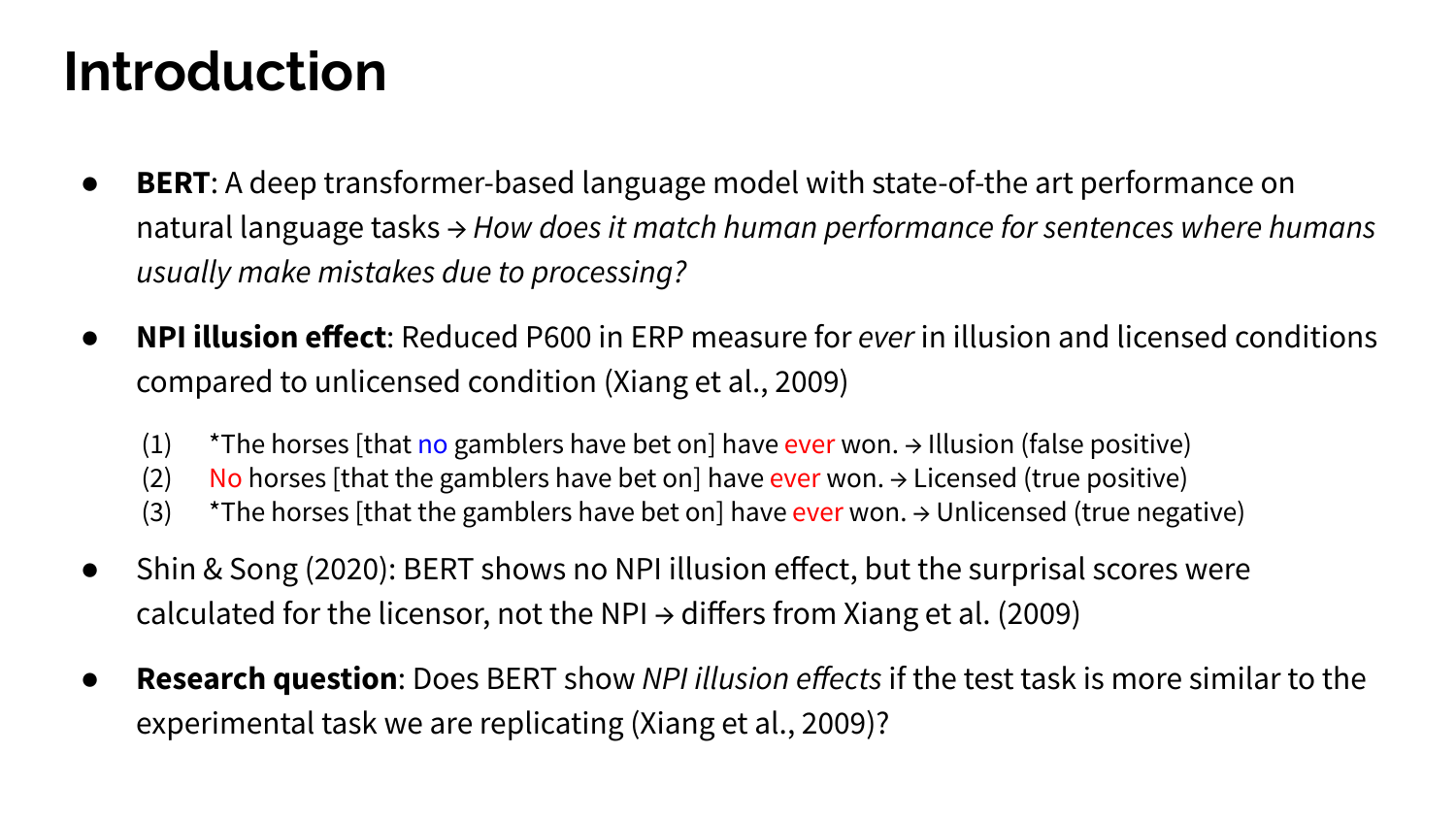### **Methods**

- **Stimuli**: 150 sentence stimuli adapted from Xiang et al (2009)
- **Model**: Bidirectional Encoder Representations from Transformers (BERT) (Devlin et al. 2019), specifically pretrained bert-large-uncased
- **Measure**: Surprisal from BERT's softmax layer for specific lexical items in the place of [MASK]
	- Experiment 1: Predict the licensor [MASK] horses that the gamblers have bet on have ever won. *no* vs. *the*
	- Experiment 2: Predict the licensee No horses that the gamblers have bet on have [MASK] won. *ever*
- Independent variables for both experiments:
	- Licensor: no vs. the
	- Licensor position: matrix vs. embedded
	- Plurality of modified licensor DP: singular vs. plural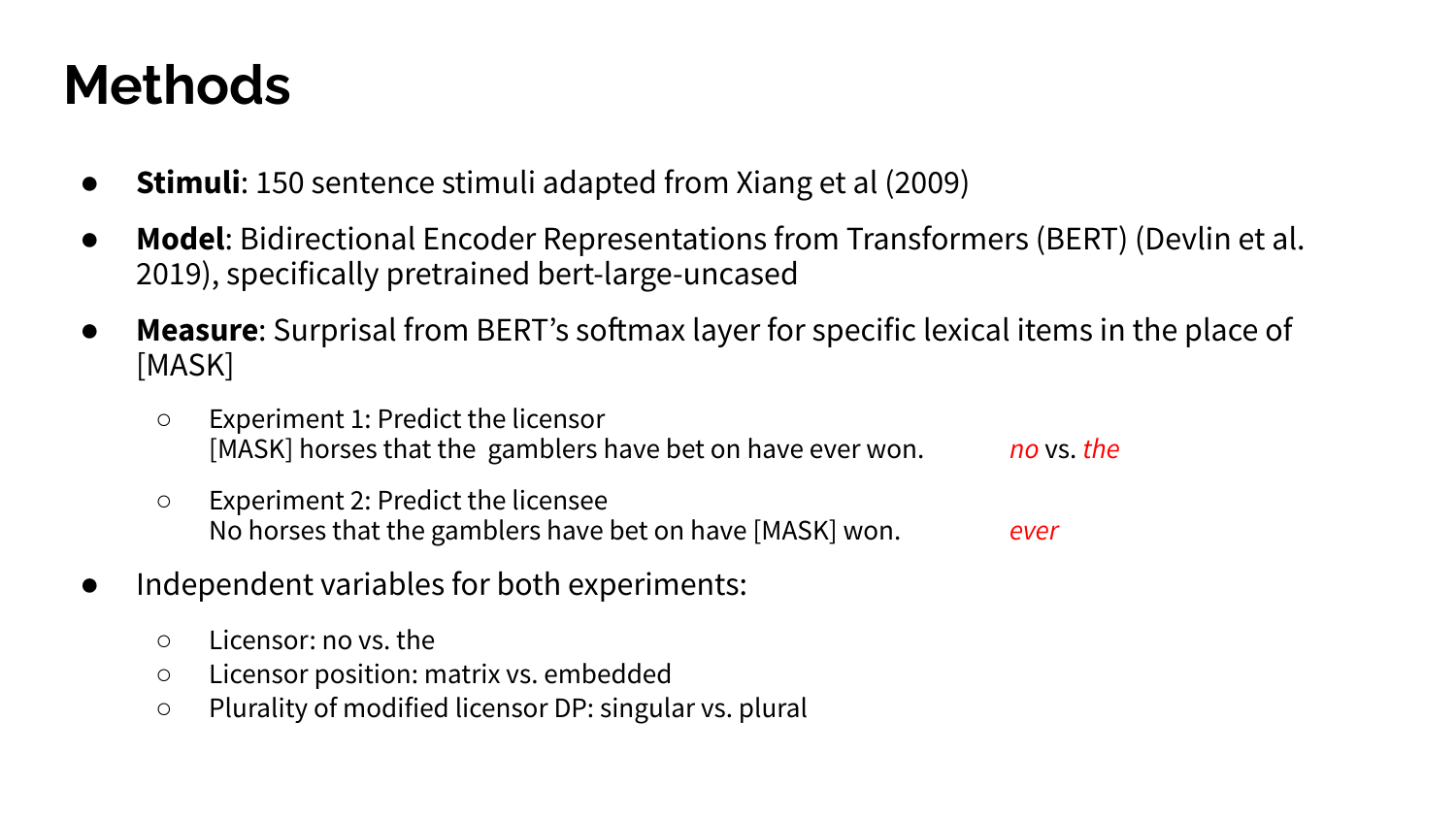# **Results: Experiment 1**

- **(4) The horses [that {no/the} gamblers have bet on] have ever won. (Embedded, plural)**
- **(5) The horses [that {no/the} gambler has bet on] have ever won. (Embedded, singular)**
- **(6) {No/The} horses [that the gamblers have bet on] have ever won. (Matrix, plural)**
- **(7) {No/The} horse [that the gamblers have bet on] has ever won. (Matrix, singular)**

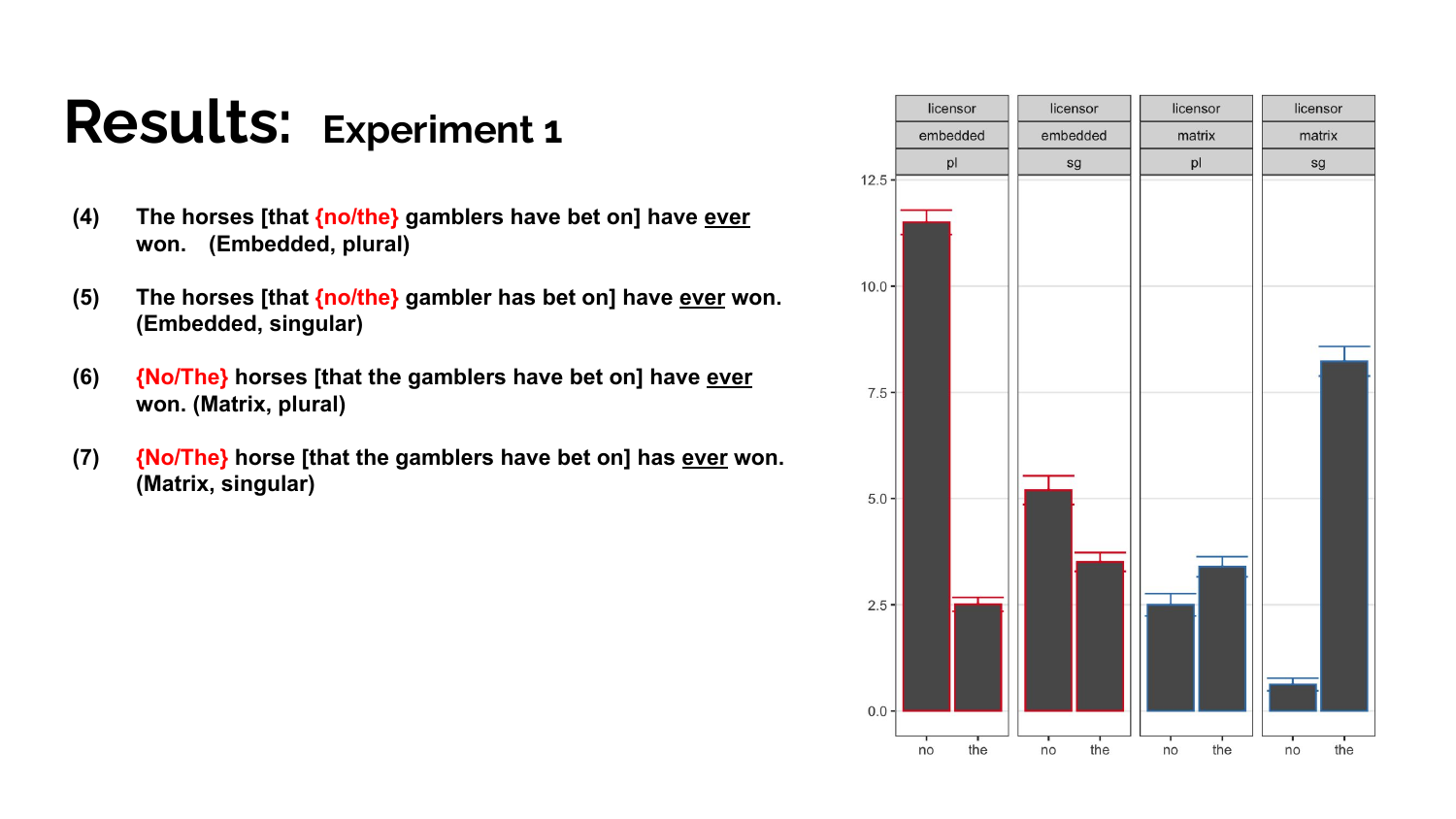# **Results: Experiment 2**

**(8) a. The horses [that no gamblers have bet on] have {ever} won. (Embedded** *no***, plural) b. The horses [that the gamblers have bet on] have {ever} won. (Embedded** *the,* **plural)**

**(9) a. The horses [that no gambler has bet on] have {ever} won. (Embedded** *no***, singular) b. The horses [that the gambler has bet on] have {ever} won. (Embedded** *the***, singular)**

**(10) a. No horses [that the gamblers have bet on] have {ever} won. (Matrix** *no***, plural) b. The horses [that the gamblers have bet on] have {ever} won. (Matrix** *the***, plural)**

**(11) a. No horse [that the gamblers have bet on] has {ever} won. (Matrix** *no***, singular) b. The horse [that the gamblers have bet on] has {ever} won. (Matrix** *the***, singular)**

#### (Means and standard errors)

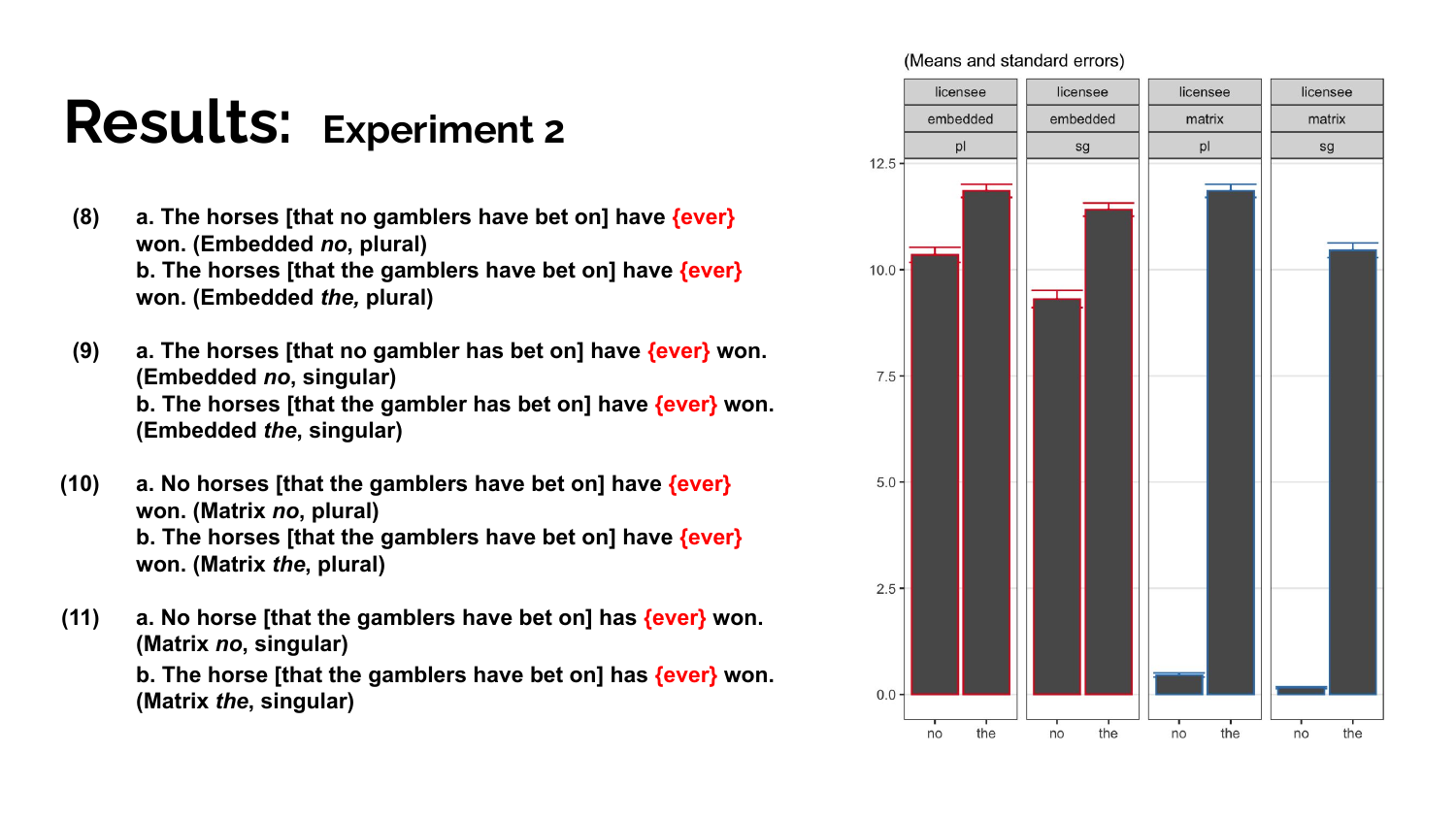### **Discussion**

#### ● **Main findings**:

- We could not fully replicate Shin and Song's (2020) findings results slightly match if we consider plural condition for "no" conditions and singular condition for "the" condition
- BERT showed illusion effect when it had to calculate surprisal scores for the NPI (Anova, TukeyHSD *p* < .001) (as opposed to for the licensor)

#### ● **Limitations**:

○ BERT is bi-directional, so experiment did **not** replicate human *online* processing, which is what Xiang et al. (2009) were studying

#### ● **Future work**:

- Force BERT to give unidirectional judgments
- Examine other measures of LM performance, e.g., the ones listed in Warstadt et al. (2019)